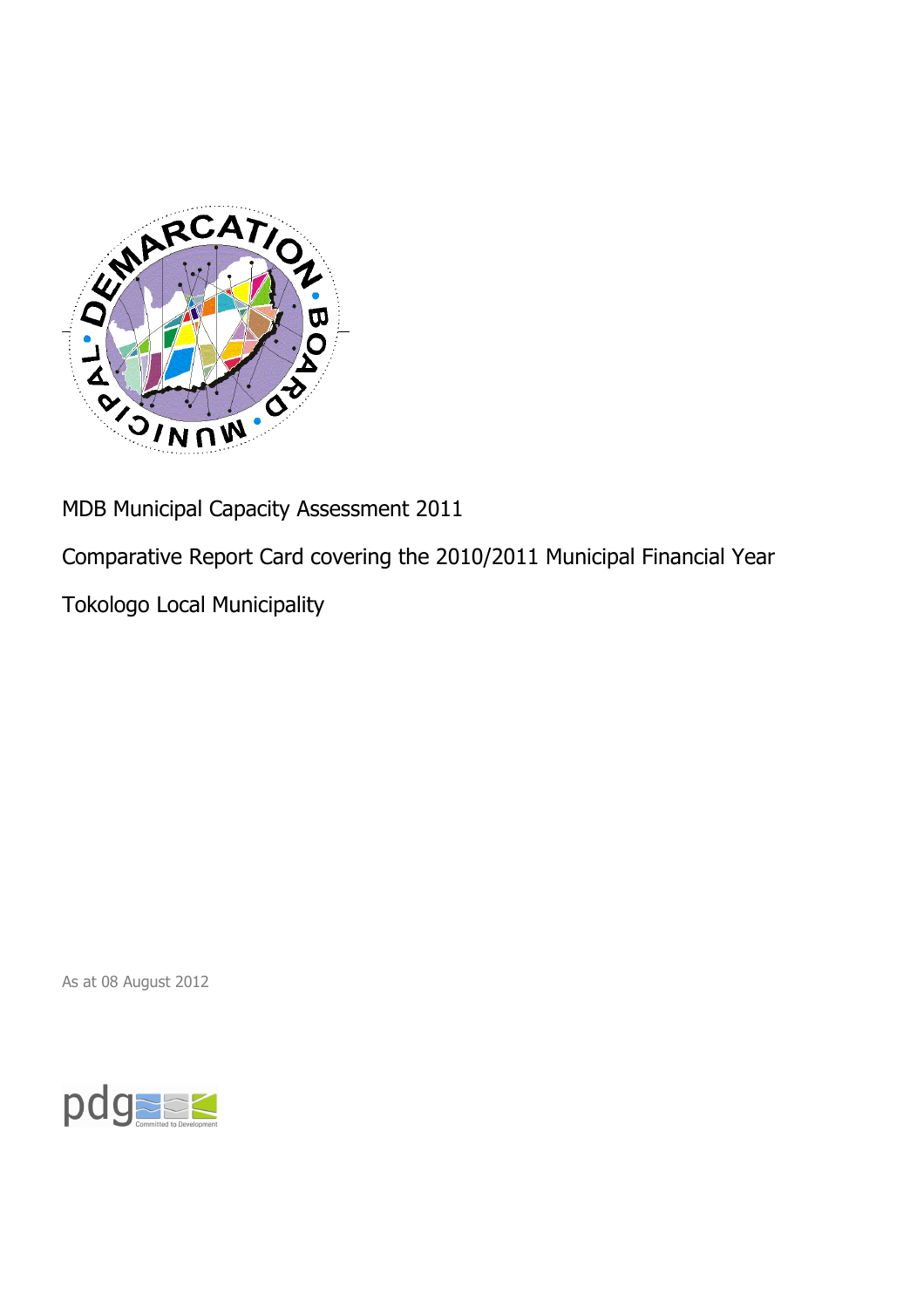## Section 1: General Information

| Name of Municipality:      | <b>Tokologo Local Municipality</b> |
|----------------------------|------------------------------------|
| MDB Code:                  | <b>FS182</b>                       |
| Name of Municipal Manager: | Leaoa Motlatsi Arnold Mofokeng     |
| Address:                   | Private Bag X46, BOSHOFF, 8340     |
| Telephone Number:          | (053) 541 0014                     |
| Email Address:             | setlhare@galmail.co.za             |
| <b>Website Address:</b>    | www.tokologo-municipality.co.za    |

## **Introduction**

The MDB's Municipal Capacity Assessments 2011 aims to collect and analyse capacity information from all municipalities in the country. A key output of the assessments is the development and distribution of a Comparative Report Card to each municipality. This document represents Tokologo Local Municipality's Comparative Report Card and provides useful analytical comparisons of capacity between Tokologo Local Municipality and the average across all municipalities in the same municipal category.

For the purposes of Capacity Assessments, municipalities are divided into the following 7 categories which are essentially sub-categories of the A, B and C categories identified in the constitution:

- A: Metros (8 municipalities)
- B1: Secondary cities: the local municipalities with the largest budgets (19 municipalities)
- B2: Local municipalities with a large town as core (27 municipalities)
- B3: Local municipalities with small towns, with relatively small population and significant proportion of urban population but with no large town as core (110 municipalities)
- B4: Local municipalities which are mainly rural with communal tenure and with, at most, one or two small towns in their area (70 municipalities)
- C1: District municipalities which are not water services authorities (23 municipalities)
- C2: District municipalities which are water services authorities (21 municipalities)

It should be noted that the categorisations have been widely used by DCoG and National Treasury for analytical purposes. These categorisations primarily serve to illustrate the structure of local government and assess the impact of policy decisions.

Using this methodology, Tokologo is categorised as a Category B3 municipality. The average for this report card is calculated based on the data received from a total of 110 municipalities in this municipal category this year.

#### Reporting period and data sources

This Report Card covers the 2010/2011 Municipal Financial Year and largely relies on data from the following sources:

| Source                                                               | Year    | Custodian                   | Specific data used in this assessment                                     |
|----------------------------------------------------------------------|---------|-----------------------------|---------------------------------------------------------------------------|
| Completed MDB Municipal Capacity Assessment<br><b>Ouestionnaires</b> | 2010/11 | Municipalities directly     | All                                                                       |
| Local Government Budget and Expenditure<br>Database                  | 2010/11 | <b>National Treasury</b>    | Operating budget and expenditure<br>data (pre-audited as at 30 June 2012) |
| Blue Drop and Green Reports for Water Services<br>Authorities        | 2010/11 | Department of Water Affairs | Blue Drop and Green Scores                                                |
| <b>Community Survey</b>                                              | 2007    | Statistics South Africa     | Household and population figures<br>(contextual data)                     |

Much of the data reflected in this report is drawn from the municipality's own completed Capacity Assessments questionnaire. Should any data reported here appear to be incorrect please inform us by sending an email to [capacity@pdg.co.za](mailto:capacity@pdg.co.za). In your email specify the municipality's details, relevant question numbers in the questionnaire and the corrections to be made.

### Section 2: Contextual Information

|                        | Tokologo     | Average for Category B3 |
|------------------------|--------------|-------------------------|
| Operating Expenditure: | R 93 499 000 | R 137 758 817           |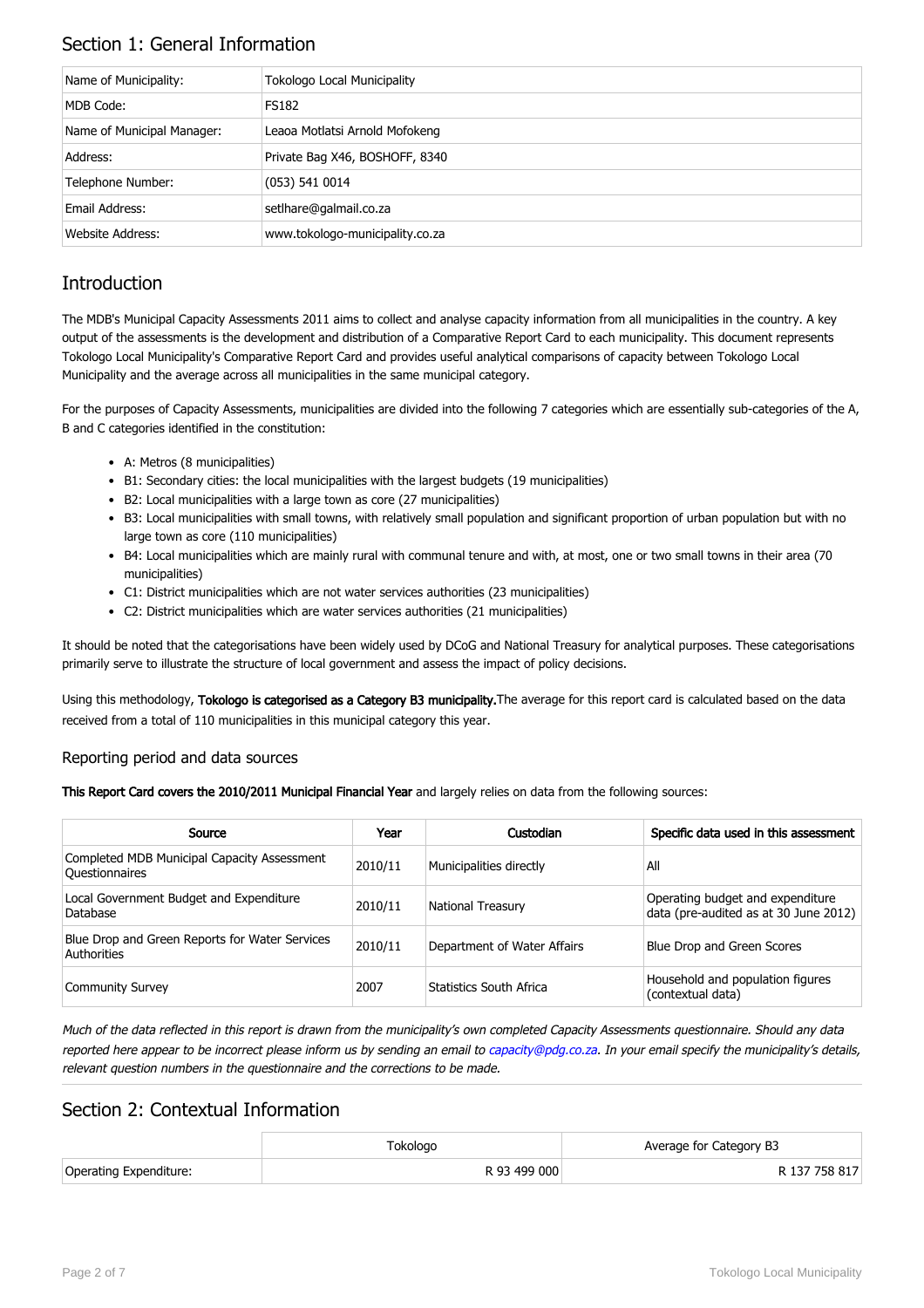# Section 3: Municipal Staffing

#### Section 3.1: Staff Employment

|                         | Tokologo |         | Average for<br>Category B3 |
|-------------------------|----------|---------|----------------------------|
|                         | Number   | Percent | Percent                    |
| Posts vacant - Unfunded | No data  | No data | 12.9%                      |
| Posts vacant - Funded   | No data  | No data | 21.1%                      |
| Posts filled            | No data  | No data | 66.0%                      |
| TOTAL                   | No data  | No data | 100.0%                     |



|                                                                  | Tokologo | Average for Category B3 |
|------------------------------------------------------------------|----------|-------------------------|
| Total number of staff employed                                   | No data  | 269                     |
| Ratio of staff employed relative to total number of posts filled | No data  | 91.5%                   |

|                                                           | Tokologo | Average for Category B3 |
|-----------------------------------------------------------|----------|-------------------------|
| Total number of posts in organogram                       | No data  | 353                     |
| Funded vacancies as percent of all posts in organogram    | No data  | 1 754.4%                |
| Funded vacancies as percent of filled posts in organogram | No data  | 28.0%                   |

#### Section 3.2: Staff Exits

|                                                           | Tokologo | Average for Category B3 |
|-----------------------------------------------------------|----------|-------------------------|
| Total number of staff that left during the Financial Year | No data  | . 654 ء                 |
| Percent of staff that left during the Financial Year      | No data  | 6.8%                    |

|                               | Tokologo |         | Average for<br>Category B3 |
|-------------------------------|----------|---------|----------------------------|
|                               | Number   | Percent | Percent                    |
| <b>Dismissals</b>             | No data  | No data | 10.8%                      |
| Resignations                  | No data  | No data | 23.9%                      |
| Retirement                    | No data  | No data | 23.3%                      |
| <b>Fnd of Contract Period</b> | No data  | No data | 11.6%                      |
| Other                         | No data  | No data | 30.4%                      |
| TOTAL                         | No data  | No data | 100.0%                     |



#### Section 3.3: Section 57 Staffing

|                                                                                    | Tokologo | Average for Category B3 |
|------------------------------------------------------------------------------------|----------|-------------------------|
| Percent of Section 57 posts filled                                                 | 100.0%   | 74.0%                   |
| Percent of Section 57 posts vacant for more than three months<br>during MFY        | $0.0\%$  | 27.8%                   |
| Percent of Section 57 Managers that have signed performance<br>agreements in place | 100.0%   | 109.6%                  |
| Percent of Section 57 Managers that have signed employment<br>contracts in place   | 100.0%   | 103.9%                  |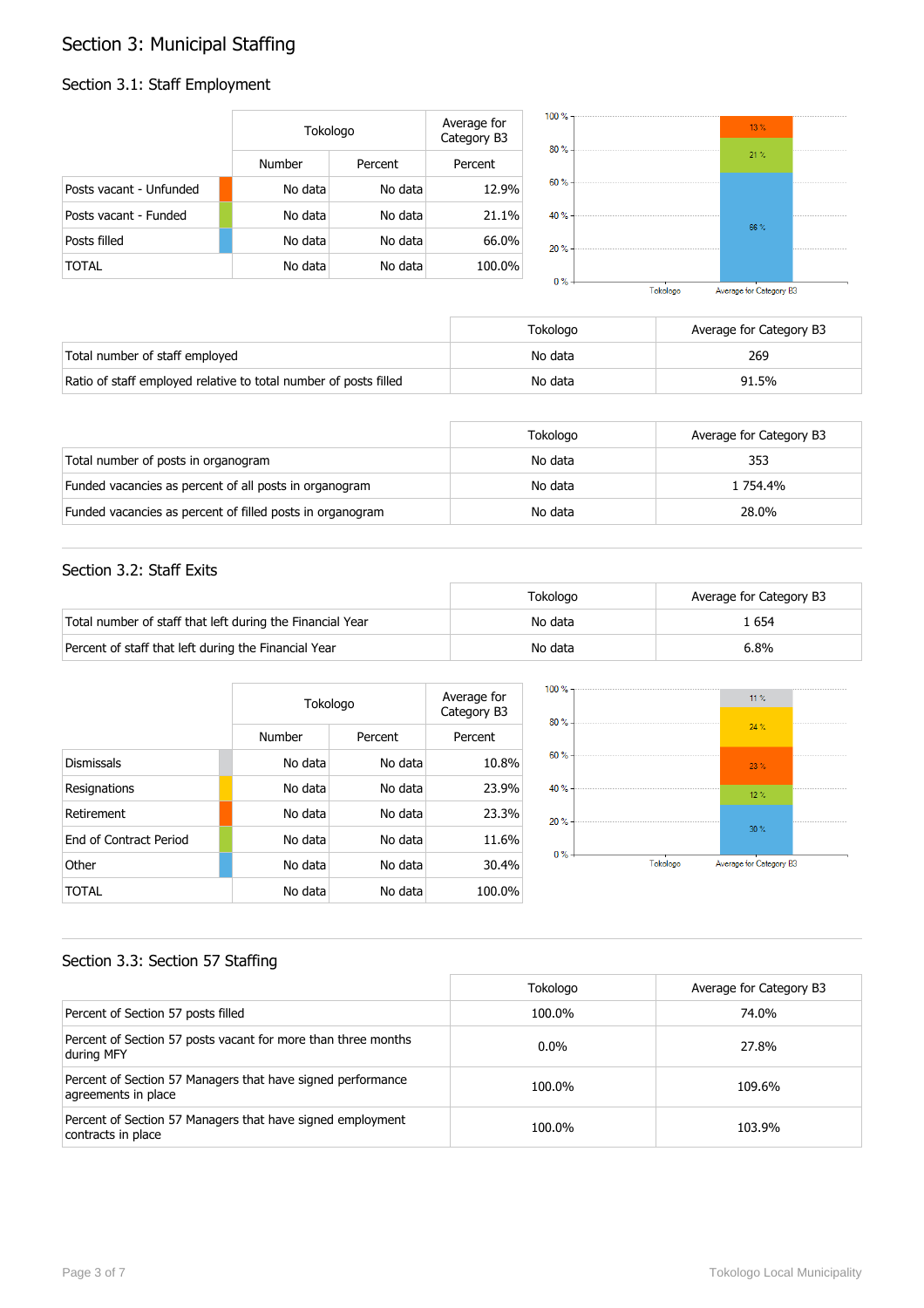#### Section 3.4: Section 57 Exits

|                                                                      | Tokologo | Average for Category B3 |
|----------------------------------------------------------------------|----------|-------------------------|
| Total number of Section 57 staff that left during the Financial Year |          | 101                     |
| Percent of Section 57 Managers that left during the Financial Year   | $0.0\%$  | 22.3%                   |

Section 57 Managers that left due to:

|                        | Tokologo |         | Average for<br>Category B3 |
|------------------------|----------|---------|----------------------------|
|                        | Number   | Percent | Percent                    |
| <b>Dismissals</b>      | n        |         | 17.8%                      |
| Resignations           | n        |         | 37.6%                      |
| Retirement             | 0        |         | 8.9%                       |
| End of Contract Period | ŋ        |         | 20.8%                      |
| Other                  | n        |         | 14.9%                      |
| <b>TOTAL</b>           |          |         | 100.0%                     |



#### Section 3.5: Staffing Skills Profile

|                                                                                        | Tokologo     | Average for Category B3 |
|----------------------------------------------------------------------------------------|--------------|-------------------------|
| Professional staff as percent of total staff *                                         | No data      | 4.2%                    |
| Number of staff: Registered Professional Engineers                                     | 1            | 42                      |
| Number of staff: Technologists                                                         | 0            | 29                      |
| Number of staff: Technicians                                                           | $\mathbf{0}$ | 282                     |
| Number of staff: Registered Planners                                                   | 2            | 48                      |
| Number of staff: Chartered Accountants                                                 | 0            | 9                       |
| Number of staff: Registered with the Institute of Municipal Finance<br><b>Officers</b> | $\Omega$     | 105                     |
| Number of staff: Professional staff                                                    | 50           | 1 0 0 9                 |
| Number of Registered engineers per 10 000 population                                   | 0.4690       | 0.0683                  |
| Number of Technologists per 10 000 population                                          | 0.0000       | 0.0471                  |
| Number of Technicians per 10 000 population                                            | 0.0000       | 0.4584                  |
| Number of Registered planners per 10 000 population                                    | 0.9380       | 0.0780                  |

\* Defined here as having at least an undergraduate degree from a University or a Technical University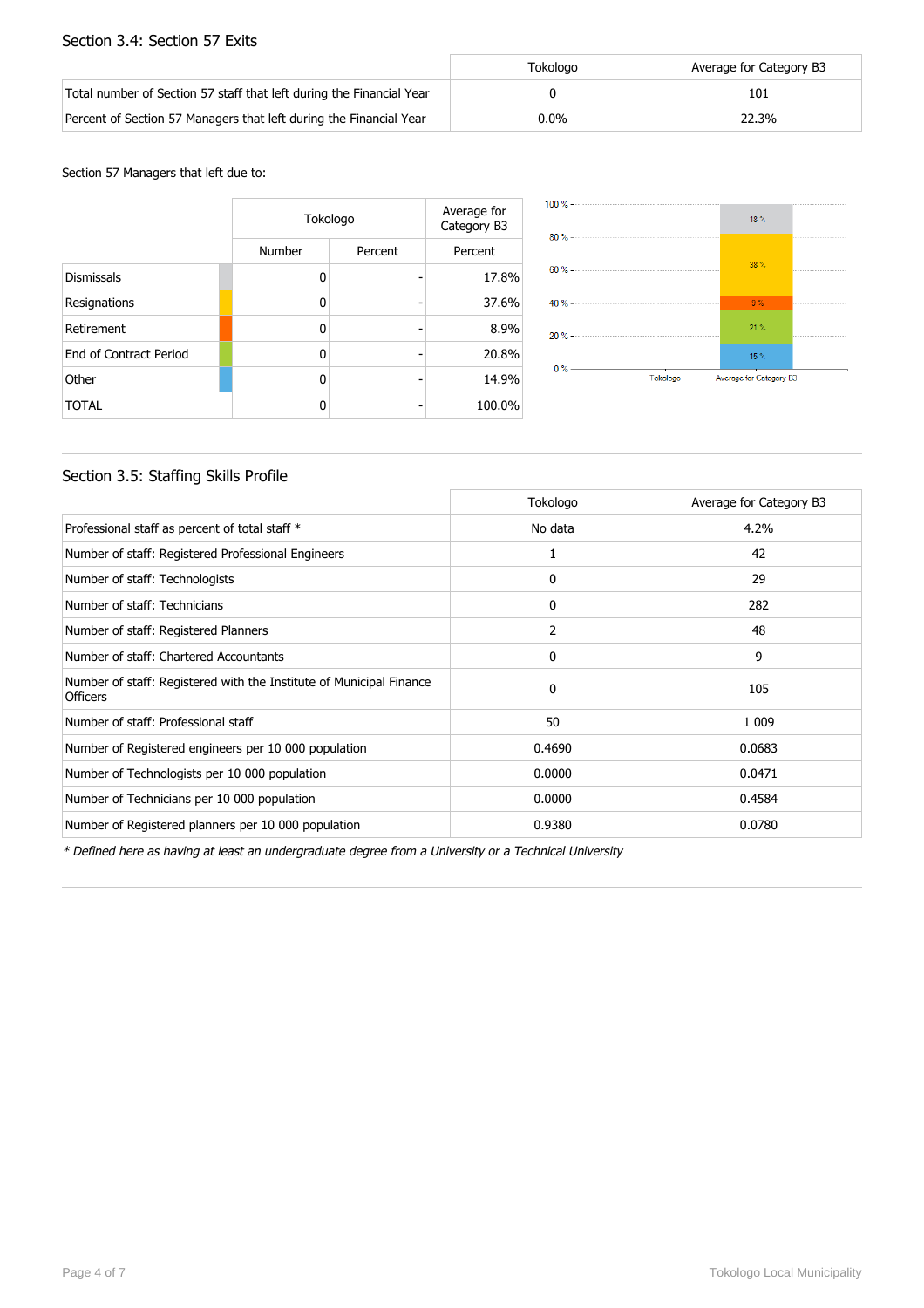# Section 4: Distribution by Function

|                                  | <b>Function Performed</b> | Percent of Staff | Average for<br>Category B3 | Percent of Operating<br>Expenditure | Average for<br>Category B3 |
|----------------------------------|---------------------------|------------------|----------------------------|-------------------------------------|----------------------------|
| Governance and Administration    | Yes                       | No data          | 29.3%                      | 34.9%                               | 36.3%                      |
| <b>Water Services</b>            | Yes                       | No data          | 14.1%                      | 15.7%                               | 13.4%                      |
| Electricity and Gas Reticulation | No data                   | No data          | 5.3%                       | 15.8%                               | 25.9%                      |
| <b>Municipal Transport</b>       | No data                   | No data          | 0.3%                       | $0.0\%$                             | 1.1%                       |
| Waste Management                 | No data                   | No data          | 14.6%                      | 21.6%                               | 4.7%                       |
| Roads and Stormwater Systems     | No data                   | No data          | 11.2%                      | 0.0%                                | 5.6%                       |
| Community and Social Services    | No data                   | No data          | 11.5%                      | 11.3%                               | 4.9%                       |
| Planning and Development         | No data                   | No data          | 1.5%                       | 0.0%                                | 0.5%                       |
| <b>Emergency Services</b>        | No data                   | No data          | 2.5%                       | 0.0%                                | 0.8%                       |
| Municipal Health                 | No data                   | No data          | 0.8%                       | $0.0\%$                             | 0.1%                       |
| Primary Health Care              | No data                   | No data          | 0.5%                       | $0.0\%$                             | 0.4%                       |
| Environmental Management         | No data                   | No data          | 0.9%                       | $0.0\%$                             | 0.3%                       |
| Economic Development             | No data                   | No data          | 1.8%                       | 0.0%                                | 2.4%                       |
| Housing                          | No data                   | No data          | 1.2%                       | $0.0\%$                             | 1.5%                       |
| Traffic and Policing             | No data                   | No data          | 4.6%                       | 0.7%                                | 2.0%                       |
|                                  |                           | 100 %            | 100 %                      | 100 %                               | 100 %                      |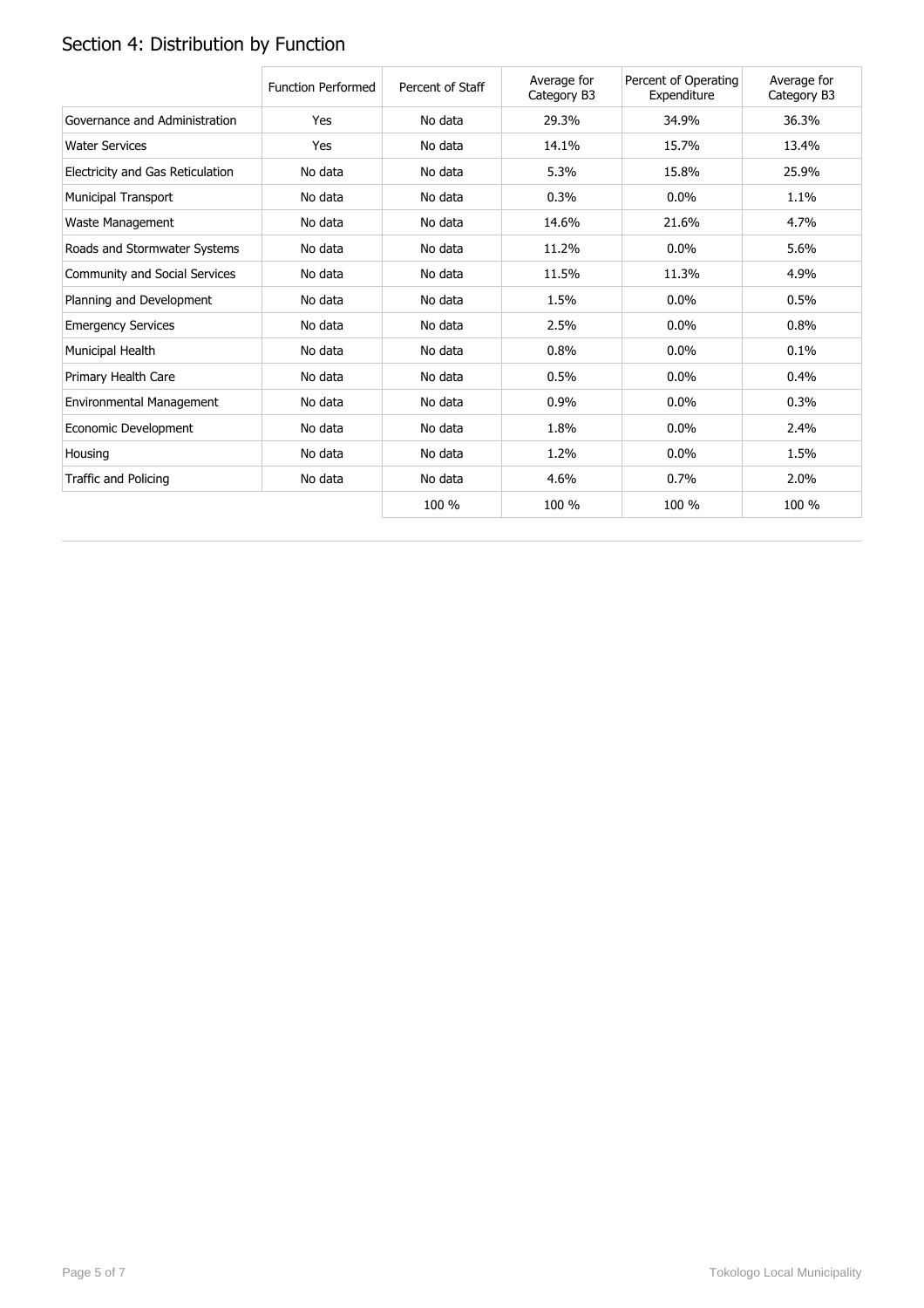## Section 5: Governance and Administration

| Municipality performs this function: |  |
|--------------------------------------|--|
|--------------------------------------|--|

#### Resources

|                                             | Tokologo     | Average for Category B3 |
|---------------------------------------------|--------------|-------------------------|
| Staff per 10,000 population                 | No data      | 10.7189                 |
| Operating Expenditure per 10,000 population | R 15 309 788 | R 4 881 152             |

## Staffing Skills Profile

|                                                                                        | Tokologo | Average for Category B3 |
|----------------------------------------------------------------------------------------|----------|-------------------------|
| Percent of staff that are professional (i.e. have at least an<br>undergraduate degree) | No data  | 15.4%                   |
| Percent of posts vacant                                                                | No data  | 21.8%                   |